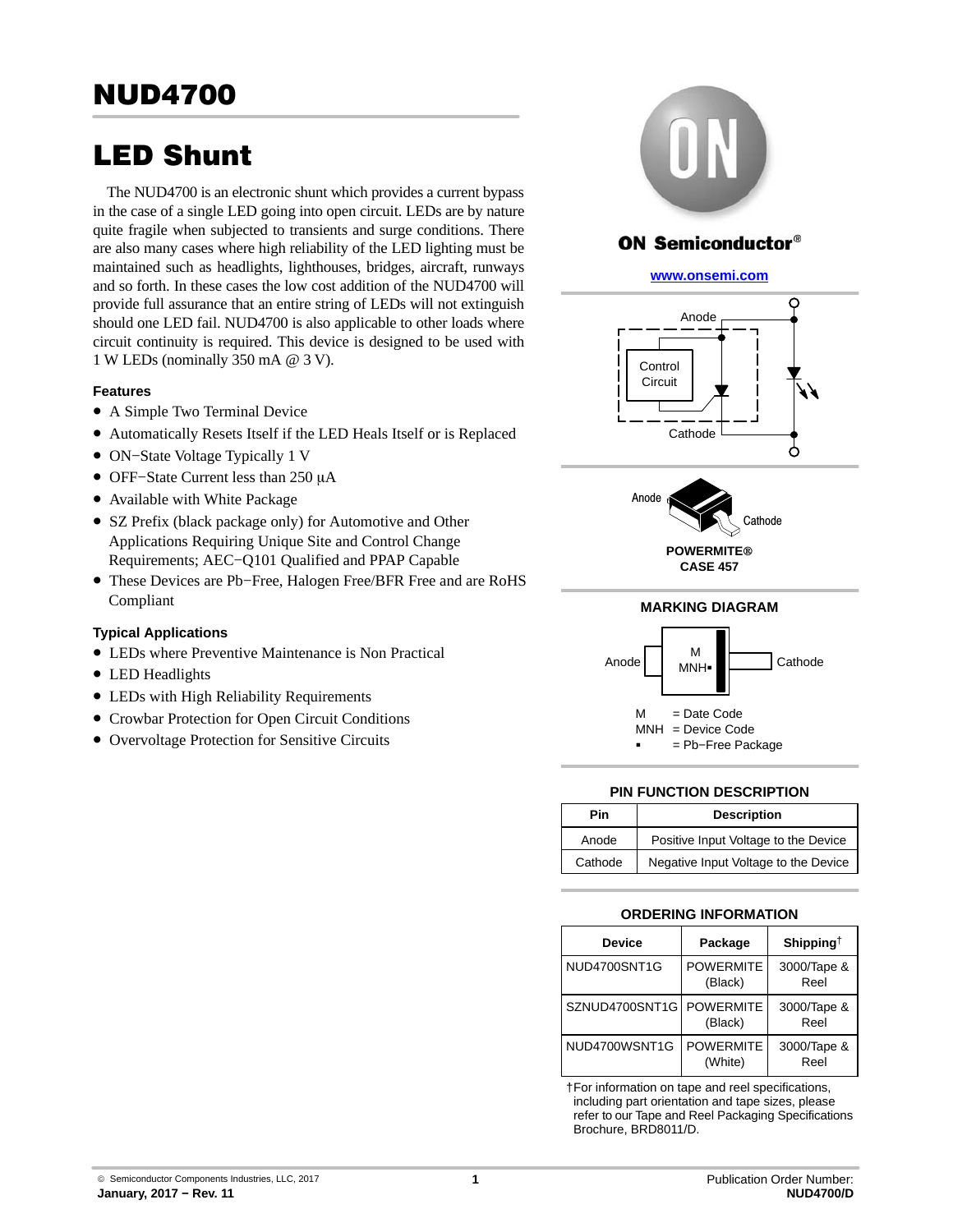**MAXIMUM RATINGS** (Maximum ratings are those, that, if exceeded, may cause damage to the device. Electrical Characteristics are not guaranteed over this range)

| Rating                                                                    | Symbol          | Value        | Unit          |
|---------------------------------------------------------------------------|-----------------|--------------|---------------|
| Peak Repetitive Off State Voltage (Anode to Cathode)                      | V <sub>DM</sub> | $-0.3$ to 10 | V             |
| Average On–State Current, $(T_A = 25^{\circ}C)$ ,<br>(Note 1)<br>(Note 2) | $I_{T(AVG)}$    | 1.3<br>0.376 | A             |
| Thermal Resistance, Junction-to-Air<br>(Note 1)<br>(Note 2)               | $Q_{JA}$        | 80<br>277    | °C/W          |
| Thermal Resistance, Junction-to-Lead                                      | $Q_{JL}$        | 35           | $\degree$ C/W |
| Power Dissipation ( $T_A = 25^{\circ}C$ )<br>(Note 1)<br>(Note 2)         | $P_{MAX}$       | 1.56<br>0.45 | W             |
| <b>Operating Temperature Range</b>                                        | $T_{\text{J}}$  | $-40$ to 150 | $^{\circ}C$   |
| Non-Operating Temperature Range                                           | $T_{\rm J}$     | 150          | $^{\circ}C$   |
| Lead Temperature, Soldering (10 Sec)                                      | $T_L$           | 260          | $^{\circ}$ C  |

Stresses exceeding those listed in the Maximum Ratings table may damage the device. If any of these limits are exceeded, device functionality should not be assumed, damage may occur and reliability may be affected.

1. Mounted onto a 1" x 1" square copper pad.

Normally this device would be mounted on the same copper heat sink and adjacent to the LED. If the LED were to go open, then the NUD4700 shunt would now dissipate the power using the same copper heat sink. Since the NUD4700 has a voltage that is nominally 30% of the LED, then the power dissipation would be easily handled by the same heat sink as the LED.

2. Device mounted on minimum copper pad.

### **ELECTRICAL CHARACTERISTICS** (Unless otherwise noted: T<sub>A</sub> = 25°C)

| <b>Characteristics</b>                                                        | Symbol      | Min                      | Typ               | <b>Max</b> | Unit   |
|-------------------------------------------------------------------------------|-------------|--------------------------|-------------------|------------|--------|
| Off-State Current<br>$(V_{Anode} = 5 V)$                                      | <b>LEAK</b> |                          | 100               | 250        | μA     |
| Breakdown Voltage<br>$(I_{BR} = 1$ mA)                                        | $V_{(BR)}$  | 5.5                      |                   | 7.5        | V      |
| <b>Holding Current</b><br>$(V_{Anode} = 10 V, Iinitial = 100 mA)$             | ŀн          |                          | 6.0               | 12         | mA     |
| Latching Current<br>$(V_{Anode} = 10 V)$                                      | ΙL.         |                          | 35                | 70         | mA     |
| On-State Voltage<br>$(I_T = 0.350 A)$<br>$(I_T = 0.750 A)$<br>$(I_T = 1.0 A)$ | $V_T$       | $\overline{\phantom{0}}$ | 1.0<br>1.0<br>1.0 | 1.2        | $\vee$ |

### **DYNAMIC CHARACTERISTICS**

| Critical Rate-of-Rise of Off State Voltage                                 | dV/dt | 250 | - | - | V/µS |
|----------------------------------------------------------------------------|-------|-----|---|---|------|
| ( $V_{\text{pk}}$ = Rated V<br>$L_1$ = 125°C, Exponential Method)<br>V(BR) |       |     |   |   |      |

Product parametric performance is indicated in the Electrical Characteristics for the listed test conditions, unless otherwise noted. Product performance may not be indicated by the Electrical Characteristics if operated under different conditions.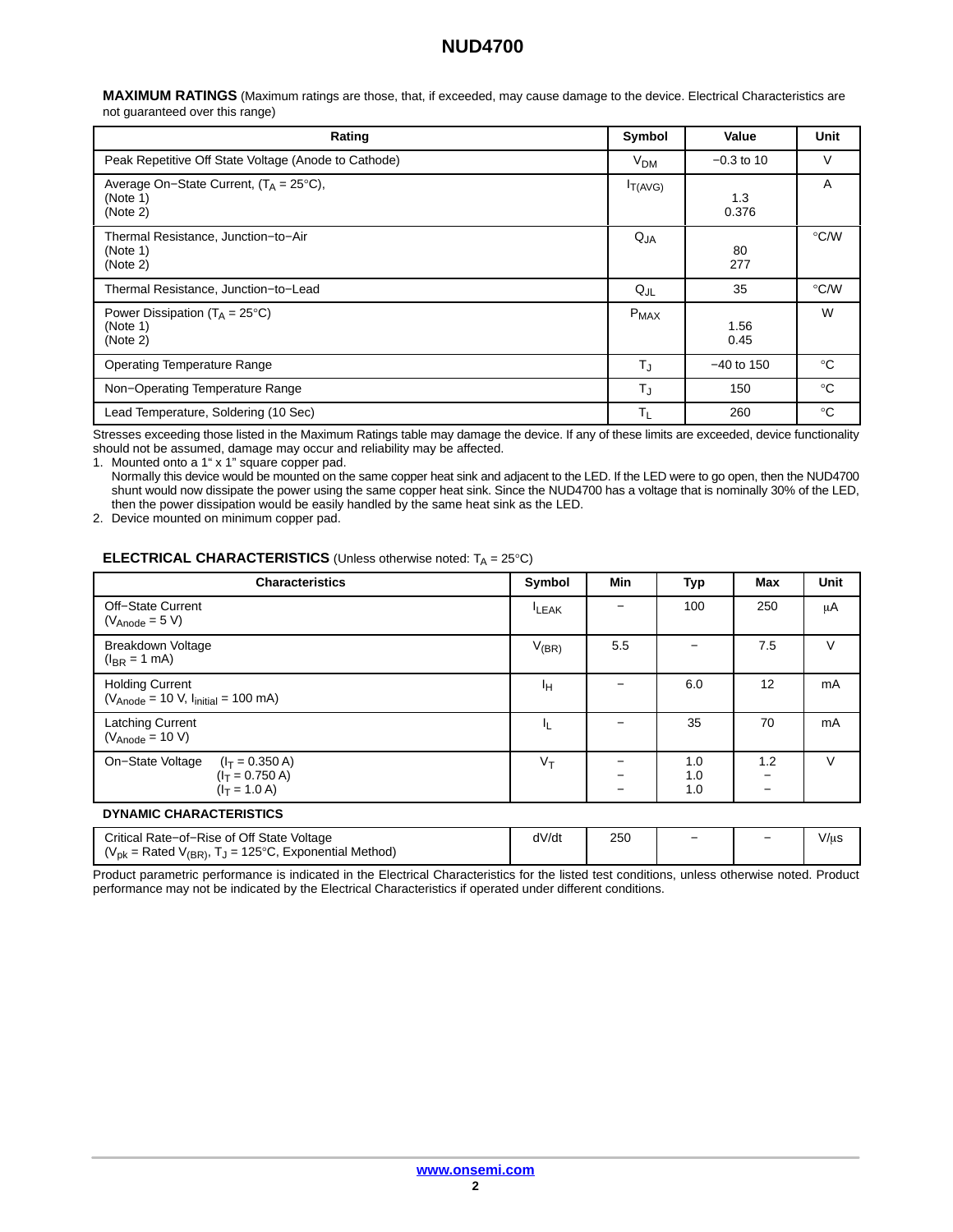# **TYPICAL PERFORMANCE CURVES**

 $(T_A = 25^{\circ}$ C unless otherwise noted)

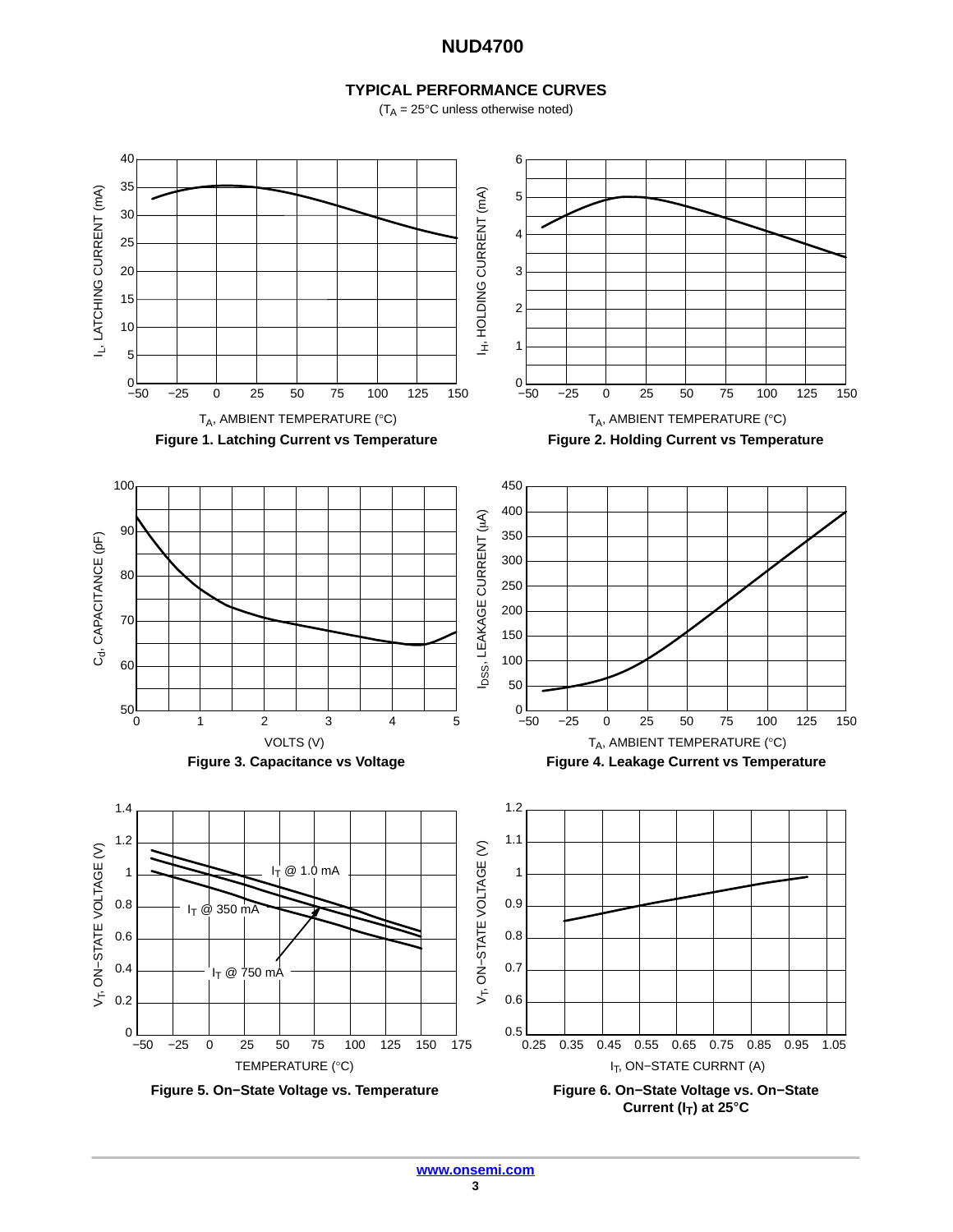# **TYPICAL APPLICATION CIRCUIT**

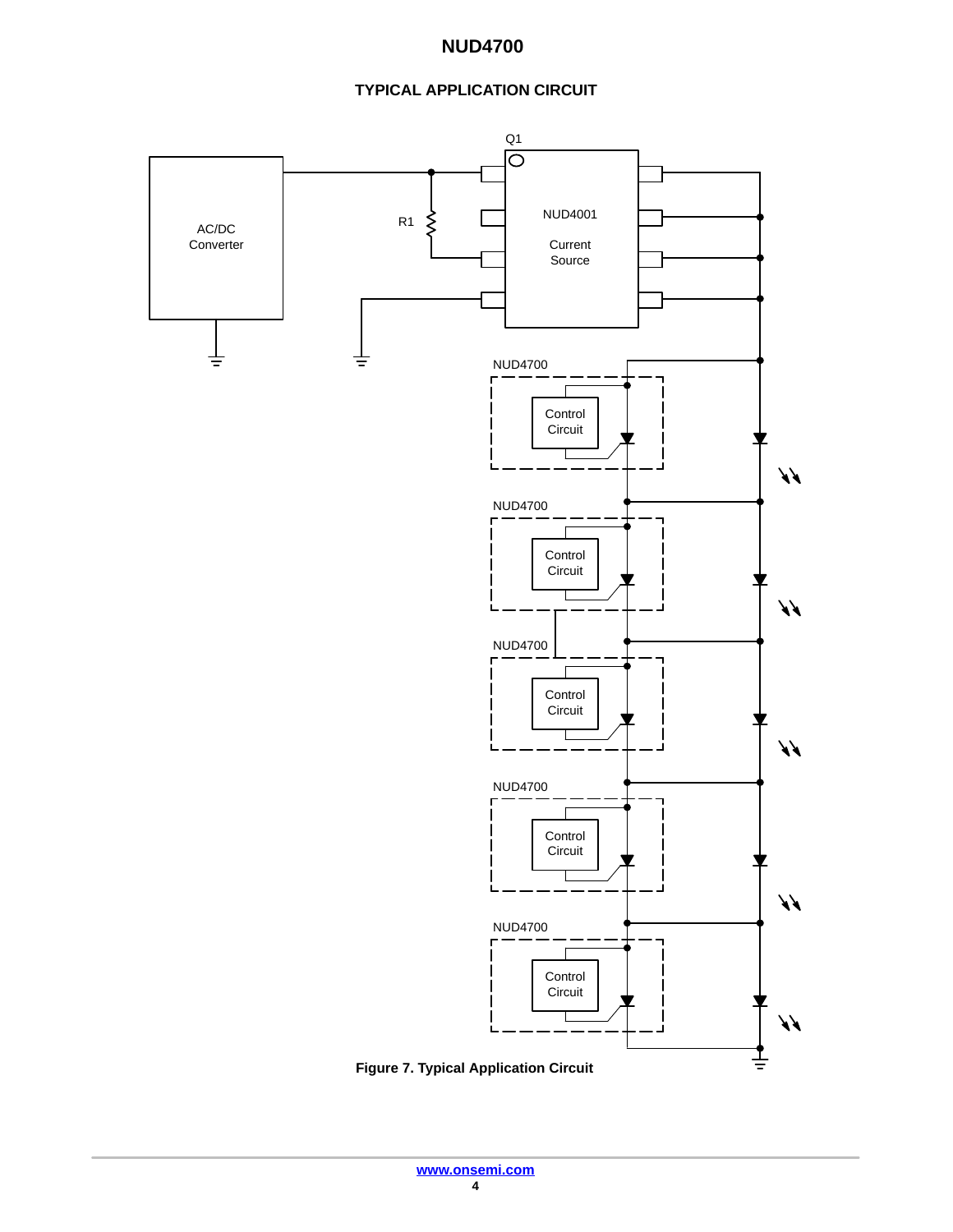



**Figure 8. NUD4700 Switching Waveforms**



**Figure 9. Zoom in of Figure 8**